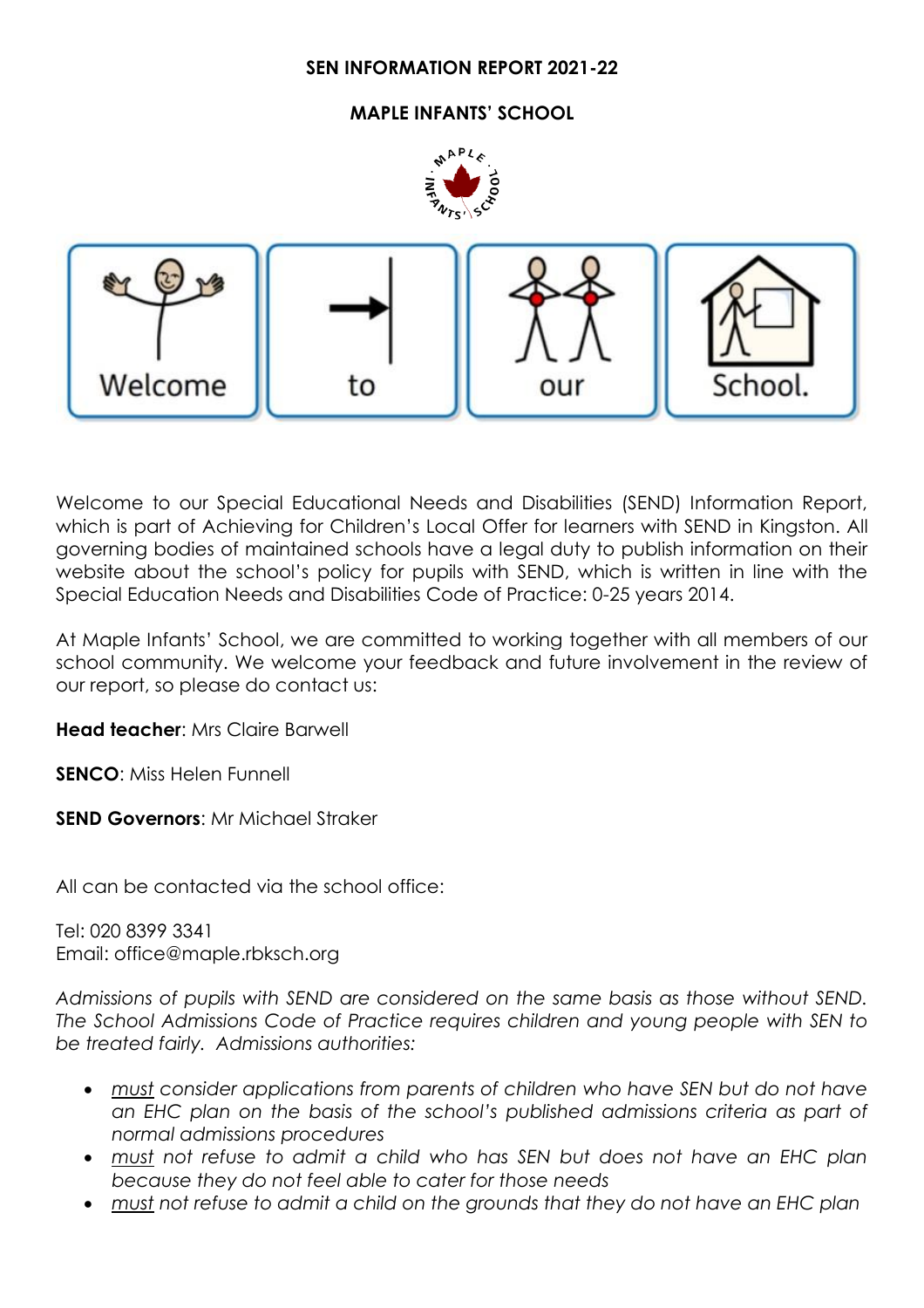## **What types of SEN are provided for at Maple Infants' School?**

At Maple Infants' School, we embrace the fact that every child is different, and, therefore, the educational needs of every child is different; this is certainly the case for children with Special Educational Needs or a Disability. We will always endeavour to make any reasonable adjustments possible to include pupils and parents in our school.

This document is intended to give you information regarding the ways in which we ensure that we support all children to realise this potential. It is important to note that this document does not provide a definitive list of the skills, resources and techniques that we employ. At Maple Infants' School we are constantly striving to review and reflect upon our provision and are keen to invest in developing our knowledge and expertise. This allows us to be responsive to new challenges, giving all prospective and current children the best opportunity to achieve their potential.

The broad categories of need which are outlined in the SEND Code of Practice 2014 are as follows:



**Communication and interaction** – for example, where children and young people have speech, language and communication difficulties which make it difficult for them to make sense of language or to understand how to communicate effectively and appropriately with others

**Cognition and learning** – for example, where children and young people learn at a slower pace than others their age, have difficulty in understanding parts of the curriculum, have difficulties with organisation and memory skills, or have a specific difficulty affecting one particular part of their learning performance such as in English or Maths

**Social, emotional and mental health difficulties** – for example, where children and young people have difficulty in managing their relationships with other people, are withdrawn, or if they behave in ways that may hinder their and other children's learning, or that have an impact on their health and wellbeing

**Sensory and/or physical needs** – for example, children and young people with visual and/or hearing impairments, or a physical need that means they must have additional ongoing support and equipment. Some children with SEND may have needs in more than one of these areas.

We currently provide for a number of children who have a range of needs that fall into these categories.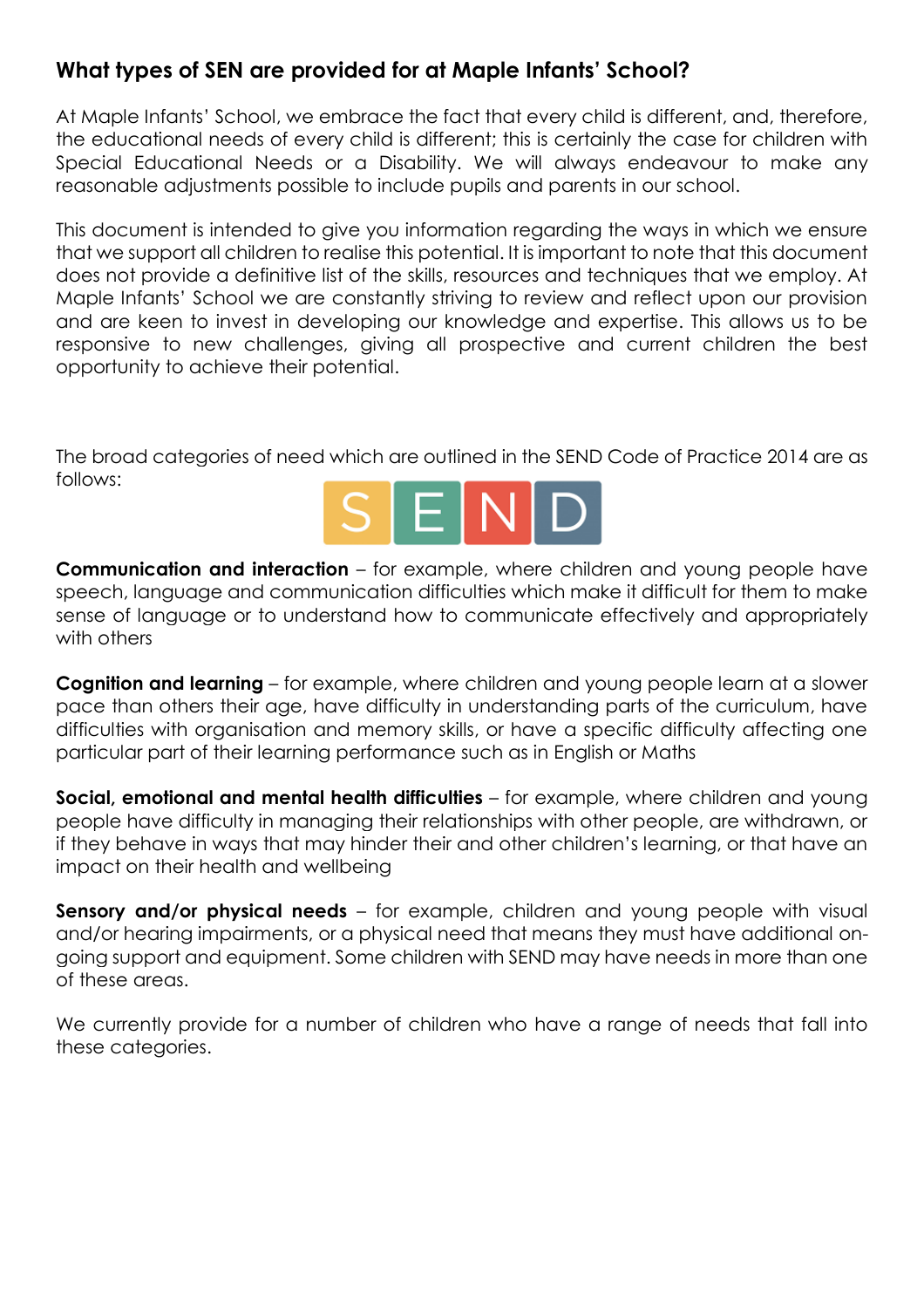## **How do we identify children and young people with SEND?**

Through communicating regularly with parents and any previous education settings, we hope to work together to identify any SEND early and take appropriate action to support pupils. The principle of early identification and intervention underpins our approach to identifying those children who need extra help. This is often put in place, even if special educational need has not been identified. This extra support is designed to diminish the difference between children and their peers.

There is a **graduated response** to identifying and providing for pupils with additional needs which is outlined in the next section.

Every child has their progress closely monitored through regular pupil progress meetings and frequent consultation with parents/ carers. Children who are not making expected progress can be given access to appropriate interventions or additional support in class.

If difficulties persist, and again in consultation with parents, the advice of specialist agencies is normally requested. This could include, for example, the Speech and Language Therapy Service (SALT), Educational Psychology Service (EPS) or Child Adolescent and Mental Health Team (CAMHS). Advice and strategies from these services can provide specific and focussed strategies for our school to implement, which will enable children to make the most of their learning journey.

If appropriate, we will support families through the application for an Education, Health and Care Plan (EHCP).



## **What is the process for our SEND journey and what additional support is available?**

All children in our school receive Quality First Teaching. This means their class teacher sets learning activities matched to their level of ability and gives them an appropriate level of challenge.

Some children may take part in targeted focus activities within their classroom or in an intervention space but are not identified as having SEN and are not placed on the SEN Register. This could include, for example, activities such as: additional reading; before school phonics club; support at play times; targeted activities to support mathematics or literacy activities.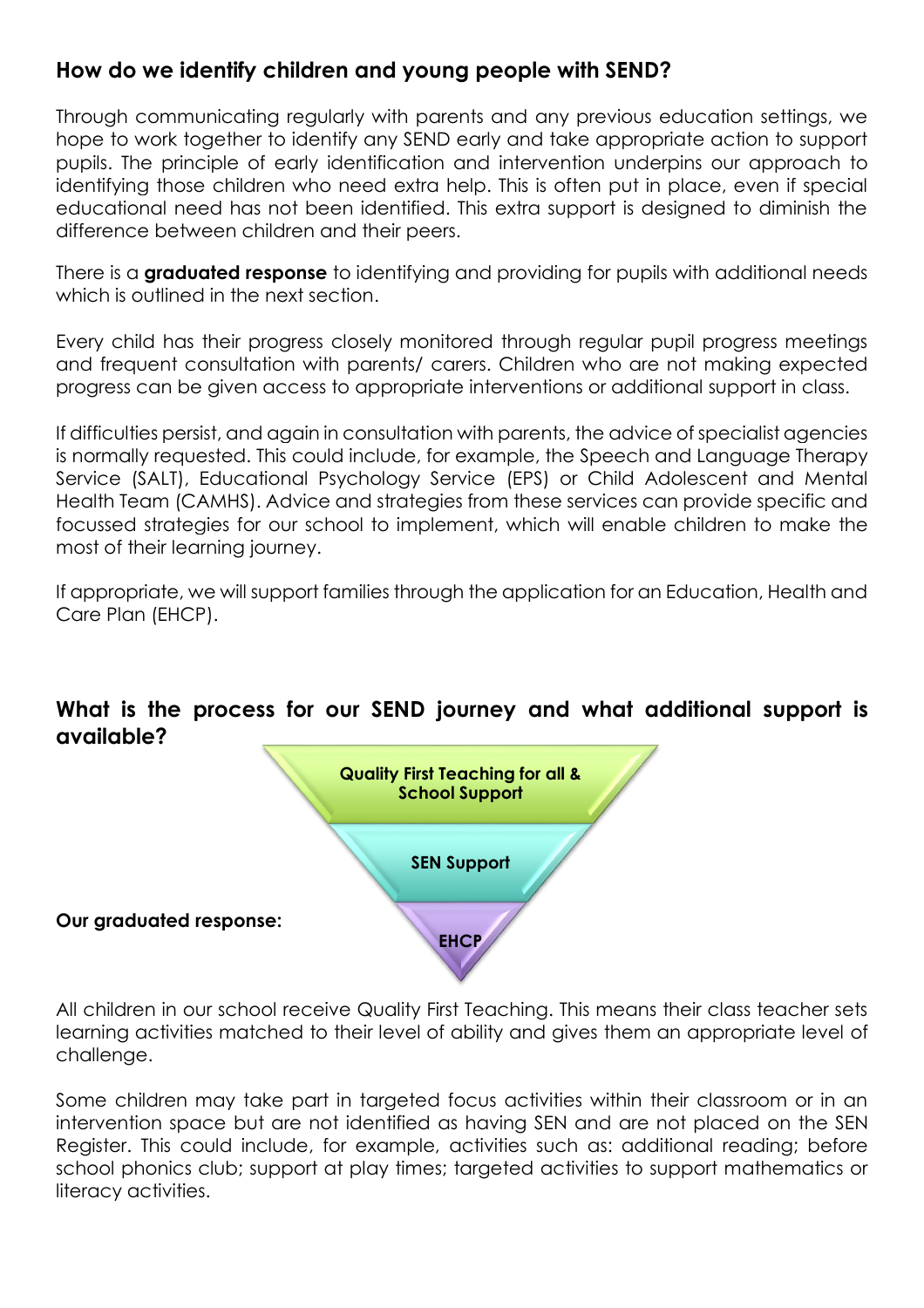#### **School Support**

•The teacher has the highest possible expectations for your child and all the children in their class.

•All teaching is built on what your child already knows, can do and can understand.

•Different ways of teaching are in place, so that your child is fully involved in learning in class. This may involve strategies such as; using technology; practical learning through making or exploring;

•Specific strategies (which may be suggested by the SENCO) are in place to support your child to learn.

•Your child's teacher will have carefully checked on your child's progress and will have decided that your child has a gap or gaps in their understanding/learning and needs some extra support to help them make the best possible progress which may be run in the classroom or another appropriate space around the school.

If a child has been identified by the SENCO/class teacher as needing some extra specialist support in school, advice from an appropriate agency is sought. Pupils with an identified Special Educational Need will be placed on the school's SEN register.

**SEN Support**

### **This is called connect called and would mean:**

•You will be asked to give your permission for the school to refer your child to a specialist professional, e.g. a Speech and Language Therapist or Educational Psychologist. This will help the school to understand your child's particular needs better and be able to support them more effectively in school.

•The specialist professional may work with your child to understand their needs and make recommendations as to the ways in which your child is given support in school.

If your child has a diagnosis of a condition such as Autism or is already known to a service such as the Speech and Language Service, they may be included on the school's SEN register.

If your child is still struggling in school and is not making progress and the school have made all reasonable adjustments, the SENCO will discuss a request for a more complete assessment of needs. This type of support is available for children whose learning needs are severe, complex and lifelong. This is usually provided via an Education, Health and Care Plan (EHCP). This means your child will have been identified by professionals as needing a particularly high level of individual support. This type of support is available for children with specific barriers to learning that cannot be overcome through Quality First Teaching and intervention groups. Your child may also need continued specialist support in school from health or educational professionals not based in school.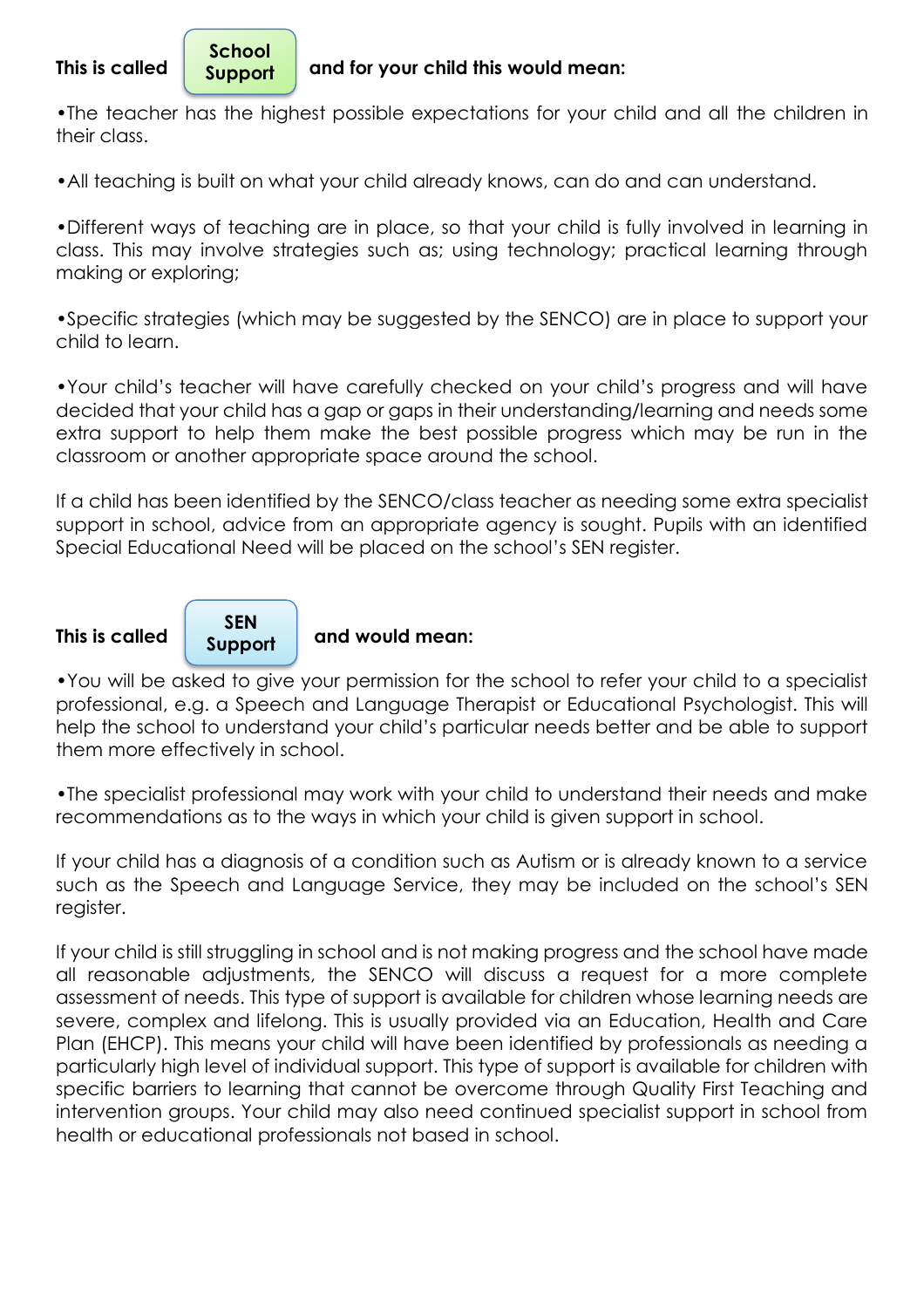#### **- for your child this would mean:**

- The school (or you) can request that the local authority begin the assessment process for an EHCP after consultation with all involved. This is a statutory process, which sets out the amount of support that will be provided for your child when it cannot be reasonably provided within the resources of the school.
- This process can take up to 20 weeks. and a panel of professionals will assess the application and make a decision as to whether or not to proceed with an EHCP
- Further details can be found [here](https://kr.afcinfo.org.uk/pages/local-offer/information-and-advice/assessment-and-education-health-and-care-planning)

All children who are on the school's SEN register (including those with an EHCP) will have regular reviews and follow the cycle of: **assess, plan, do, review**.

## **How do we approach teaching children with SEND?**

All children receive Quality First Teaching. In addition to this, specific resources and strategies can be used to support children individually and in groups where necessary, as described through our graduated approach. The planning and teaching will be adapted, on a daily basis if needed, to meet children's learning needs and the support staff (employed through the funding we receive to the school known as 'notional SEN funding') under the direction of the class teachers, may adapt planning/activities to support the needs of your child where necessary. Where appropriate, targets may be set by using advice from other professionals. The class teacher will always remain responsible for working with the pupil on a daily basis and for their daily provision in school.

# **How do we consult with parents of children with SEND and involve them their PARENTS**<br>AS PARTNERS **child's education?**

We want to work in partnership with parents. If you have concerns about your child's progress, in the first instance, you should speak to your child's class teacher. You do not need to wait until parents' consultation meetings. All members of staff will be happy to meet with you at a mutually convenient time. If you continue to be concerned that your child is not making progress, you may speak to the SENCO. If your child is identified as having additional needs, the school will set up a meeting to discuss this with you in more detail and to plan any additional support your child may need, listen to any concerns you may have and to discuss with you any referrals to outside professionals to support your child.

Children with identified SEND will have regular review meetings where parents and carers have the opportunity to discuss progress and any intervention plans with the class teacher, SENCO and, if relevant, any agencies involved.

**EHCP**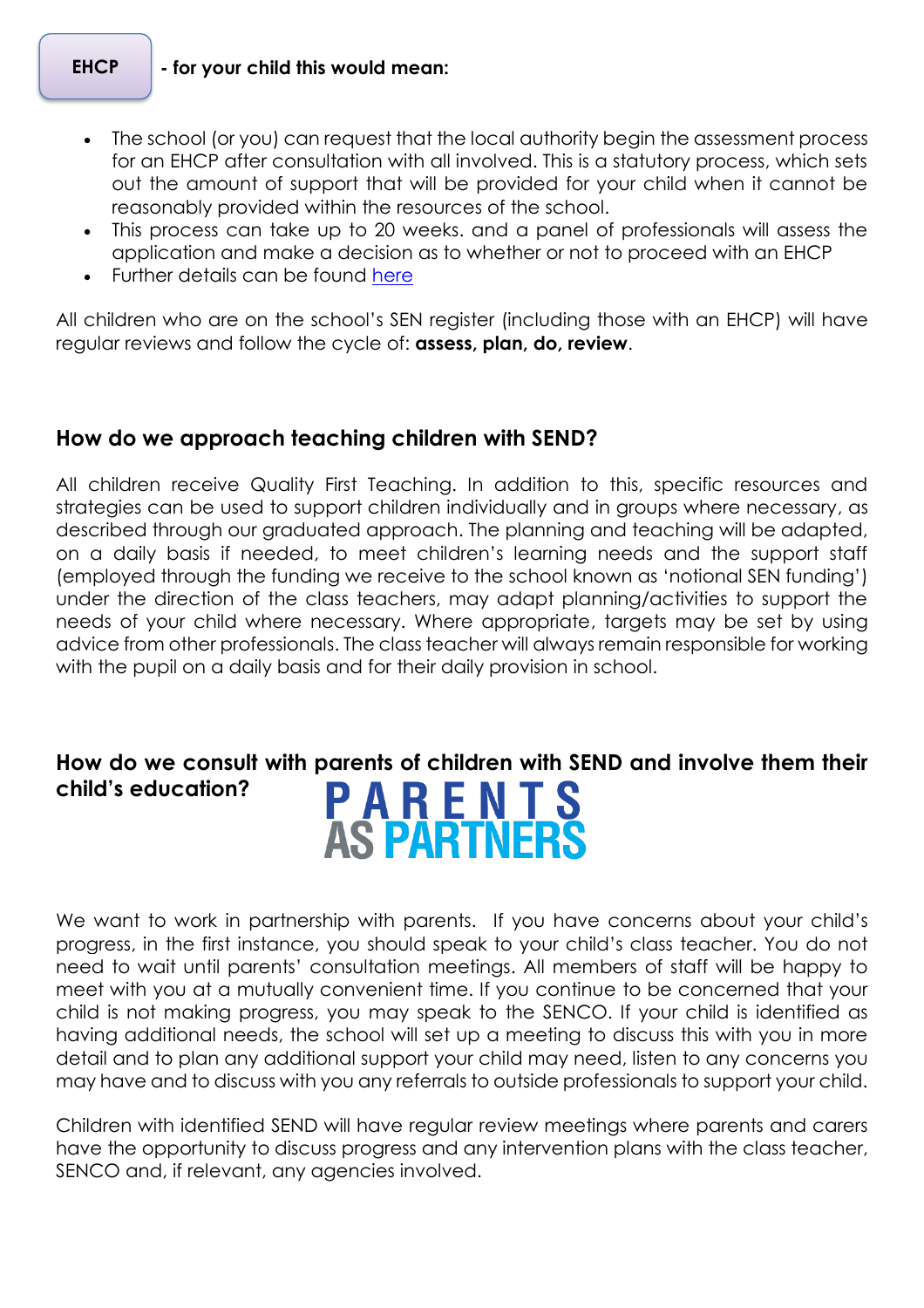## **What support do we have for you as a parent of a child with SEND?**

The class teacher is regularly available to discuss your child's progress or any concerns you may have and to share information about what is working well at home and school, so that similar strategies can be used.

The SENCO is available to meet with you to discuss your child's progress or any concerns/worries you may have. All information from outside professionals will usually be discussed with you with the person involved directly, or where this is not possible, in a report. Regular review meetings to discuss personal progress targets, support plans are offered to parents of children with SEND.

A home-school contact book may be used to support communication with you when this has been agreed to be useful for you and your child.

We pride ourselves on being a welcoming school and we encourage you to contact us if you have any worries or concerns regarding your child.

If you feel you require help at home with your child, we can signpost you to other agencies that support many families in the local area.

## **How do we consult with children with SEND and involve them in their education?**



At Maple Infants' School, we understand how important it is for children to have a say in their education. Wherever possible, we encourage children to share their thoughts and feelings appropriately either through talking to an adult, using photographs or PEC cards. We believe children and families should be at the heart of SEN planning and we share ideas together at review meetings.

## **How do we assess and review the progress towards outcomes agreed and evaluate the effectiveness of provision made for children with SEND?**

Your child's progress will be continually monitored by his/her class teacher and will be reviewed by the Head Teacher, SENCO and class teacher at termly Pupil Progress Meetings. We use a range of assessment tools in school to help us track progress.

The SEN Code of Practice (2014) describes adequate progress as:

- If is similar to that of children of the same age who had the same starting point
- Matches or improves on the pupil's previous rate of progress
- Which allows the attainment gap to close between the pupil and children of the same age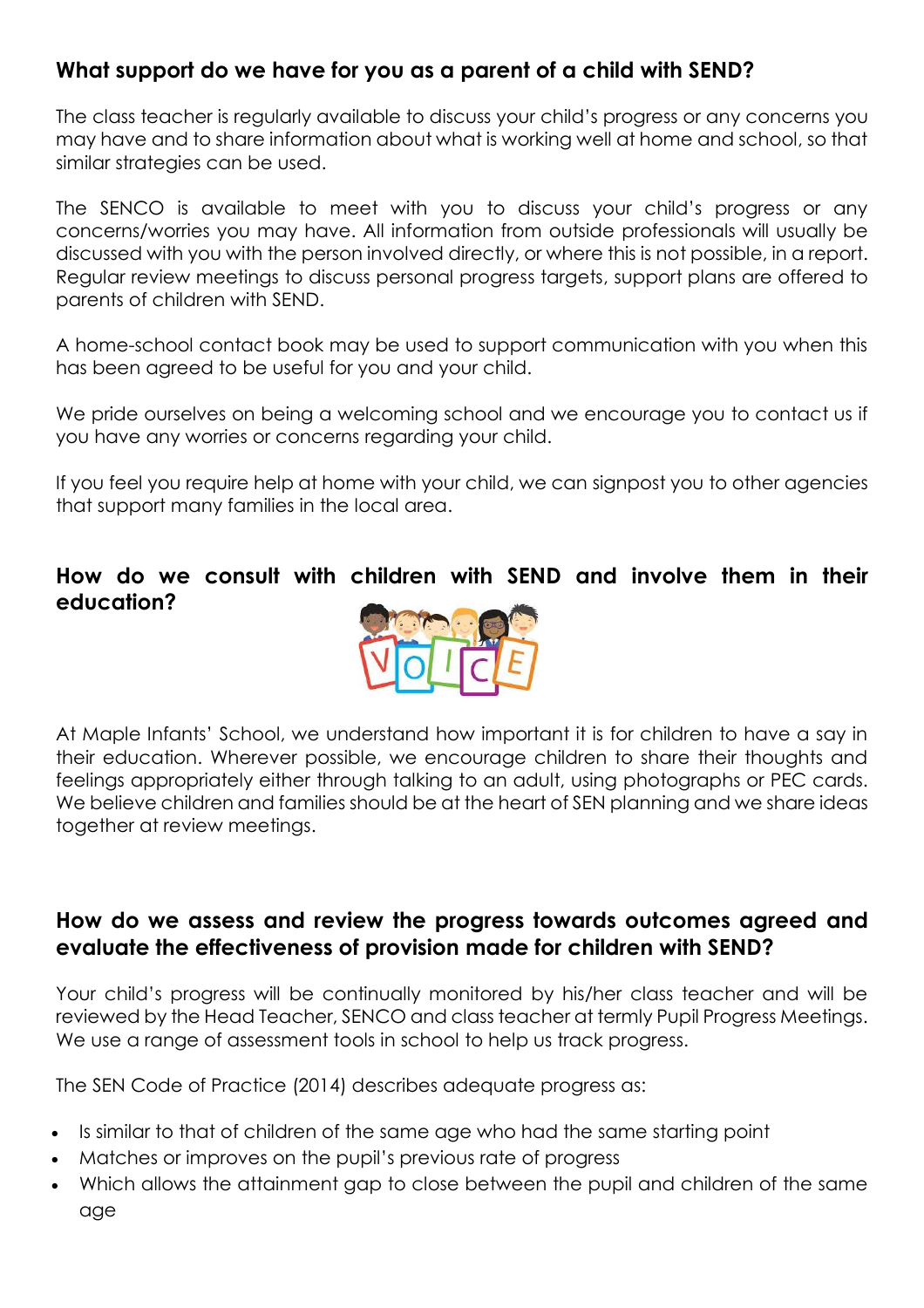A child on the SEN register may have a support plan which will be reviewed regularly.

In addition to regular reviews, the progress of children with an EHCP will be formally reviewed at an Annual Review with the child, parents and all adults involved with the child's education. The SENCO will also check that your child is making good progress within any individual work and in any group that they take part in, including personal and social development.

Regular book scrutinies and lesson observations through routine monitoring, will be carried out by subject leaders and members of the Senior Leadership Team to ensure that the needs of all children are met and that the provision in place is suitable for their needs. Provision across the school is regularly reviewed to take into account the needs of pupils and the availability of staff to provide support and intervention.

At Maple Infants' School we use the **Assess, Plan, Do, Review** cycle.



### **At whole-school level:**

 The Senior Leadership Team review each year group's strengths and needs in the summer term. This enables the school to plan staffing and resources effectively for the next academic year. The SEND needs of each year group are identified by SEN type to ensure that appropriate interventions and support are put in place.

### **At year group level:**

- We track and monitor the progress of all children at termly pupil progress meetings involving all teachers and the Senior Leadership Team
- Children already identified at SEN support are a key focus of discussion to ensure that progress is being made and which interventions and assessments are needed.
- Concerns may be raised at these meetings and plans are put in place and documented for intervention groups and further assessments.
- We monitor the progress of all children receiving additional support to ensure that the provision we are putting in place is effective and impactful.

### **At individual child level:**

 When the school identifies that a child requires additional support they will be placed on the SEN Register.

 Parents will be involved in discussions around their child's needs and they will be informed if their child is placed on the SEN Register.

 A SEN Support Plan is drawn up identifying strengths and barriers to learning, supportive strategies and current targets (intervention plans break these down further).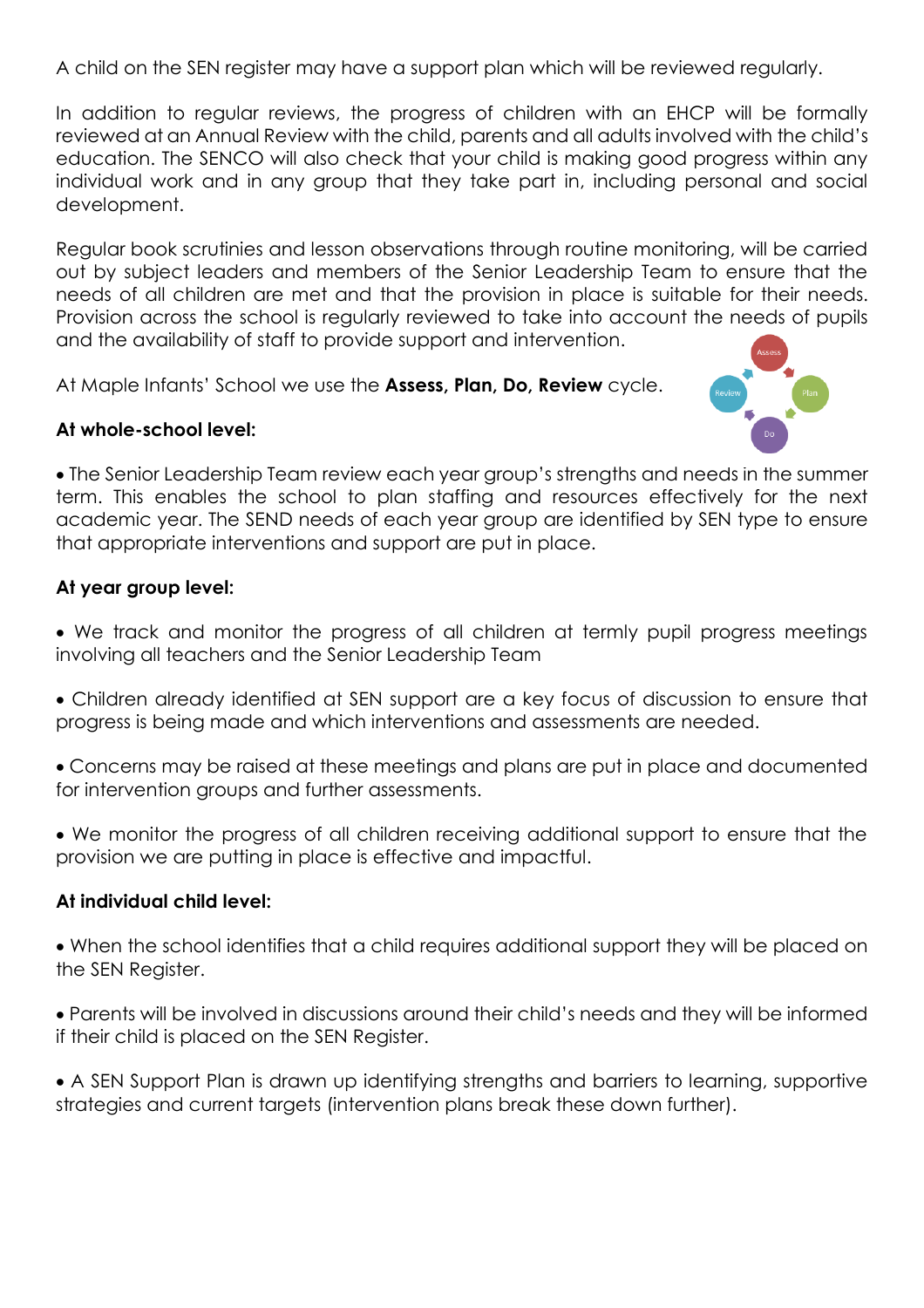## **How do we support transition arrangements for pupils?**



We recognise that transitions can be difficult for a child with SEND, and we take steps to ensure that any transition is a smooth as possible.

### **If your child is joining us from another school we can:**

Arrange visits to any previous settings; provide taster sessions; create transition books and share photographs and information for children and families.

### **If your child is moving to another school we can:**

Share information; hold a planning/transition meeting with the SENCO from the new school; pass on records as soon as possible; create transition books and arrange visit days.

### **When moving classes in school we will:**

Share information; continue support plans if appropriate; ensure specific needs are planned and provided for as part of the review process.

### **If pupils move to St Andrews' & St Marks' Junior School, we can:**

Support enhanced transition between the two buildings; facilitate extra visits; allow time to get to know new teachers and teaching assistants; create a transition book or photos. The SENCOs from both schools will meet to discuss the needs of children moving from Y2 to Y3 and SASM's SENCO may be invited to any SEN reviews in the summer term.

## **What are the arrangements for the admission of pupils with a Disability?**

We will comply with the Equality Act 2010 when admitting children with disabilities. We will seek, whenever possible, to provide support and make adaptations to the environment to enable children to attend. Further information can be found in our Accessibility Plan [here.](http://www.mapleinfants.co.uk/special-educational-needs--disability.html)

## **What actions are taken to ensure pupils with SEN or a Disability are treated fairly?**

All staff within our school are committed to providing the best teaching for all children, including children with SEN or a Disability. In order to achieve this, differentiation for individual pupils with SEN is expected when required. The learning environment may also be adapted to scaffold learning or improve physical access. Steps to prevent disabled pupils being treated less favourably than other pupils are outlined in our schools Accessibility Plan, which sets out our Governors response to the Equality Act 2010 (link above).

In order that children who have a disability may be catered for, any necessary arrangements will be discussed in full consultation with parents and any other agencies involved. It may be necessary in some cases for specialised equipment to be purchased, support staff to be employed, and minor adaptations to be made to buildings and furniture and this may take some time to implement.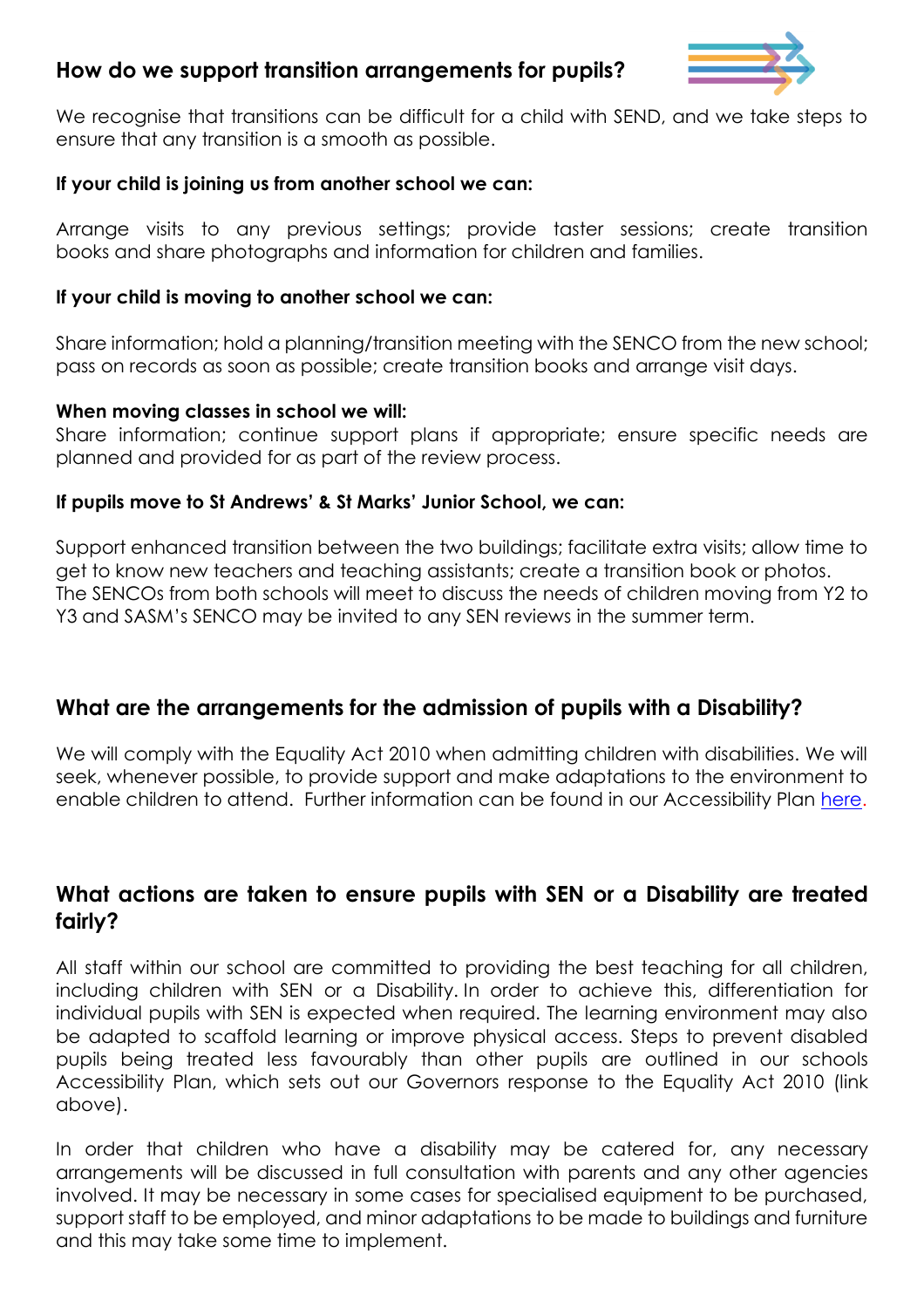## **How is Maple Infants' School accessible for children with SEN or a Disability and how will equipment/facilities be secured?**

The curriculum is adapted to meet the needs of all our children. Class teachers make sure pupils have learning activities that are appropriately challenging regardless of any SEN. Children have access to pencil grips, coloured overlays, writing slopes, sensory resources, personal workstations, visual timetables, move 'n' sit cushions and more. If it is appropriate, some children benefit from a highly personalised timetable.

The school building is accessible for wheelchairs and walking frames and there is a lift to the first floor (some outer door thresholds are not as accessible for wheelchair users, but there are alternative entry/exit points).

Arrangements can be made if visiting professionals require a space to work with a child on an individual basis e.g. Occupational Therapist. We also have 'break out' spaces for 'quiet time' which children who may have sensory needs can access if required, including a small designated room called 'The Nest'.

There are three disabled toilets (one for children in the main building, one for children and/or adults in the 'new' building and one for adults within the staff facilities – this also includes a baby changing unit). The school has a small medical room where medical procedures can take place.

If highly specialised equipment is recommended for a child's use in school, we would discuss this need with the local authority to determine where it should be sourced. Funding for children with an EHCP usually covers the cost of such resources.

## **How does the expertise and training of staff help support pupils with SEND and how do we secure specialist expertise?**

The SENCO's job is to support the class teacher in planning for children with SEND. The school provides training and support to enable all staff to improve the teaching and learning of children, including those with SEND. This includes whole school training on SEND issues – teachers and support staff have had the following recent awareness training:

- SEND Code of Practice 2014
- **•** Autism
- ADHD
- Mental health



Individual teachers and support staff attend training courses run by outside agencies that are relevant to the needs of specific children in their class – recent training has included:

- Lego Therapy
- Sensory Processing
- Speech, Language & Communication interventions
- Managing Type 1 diabetes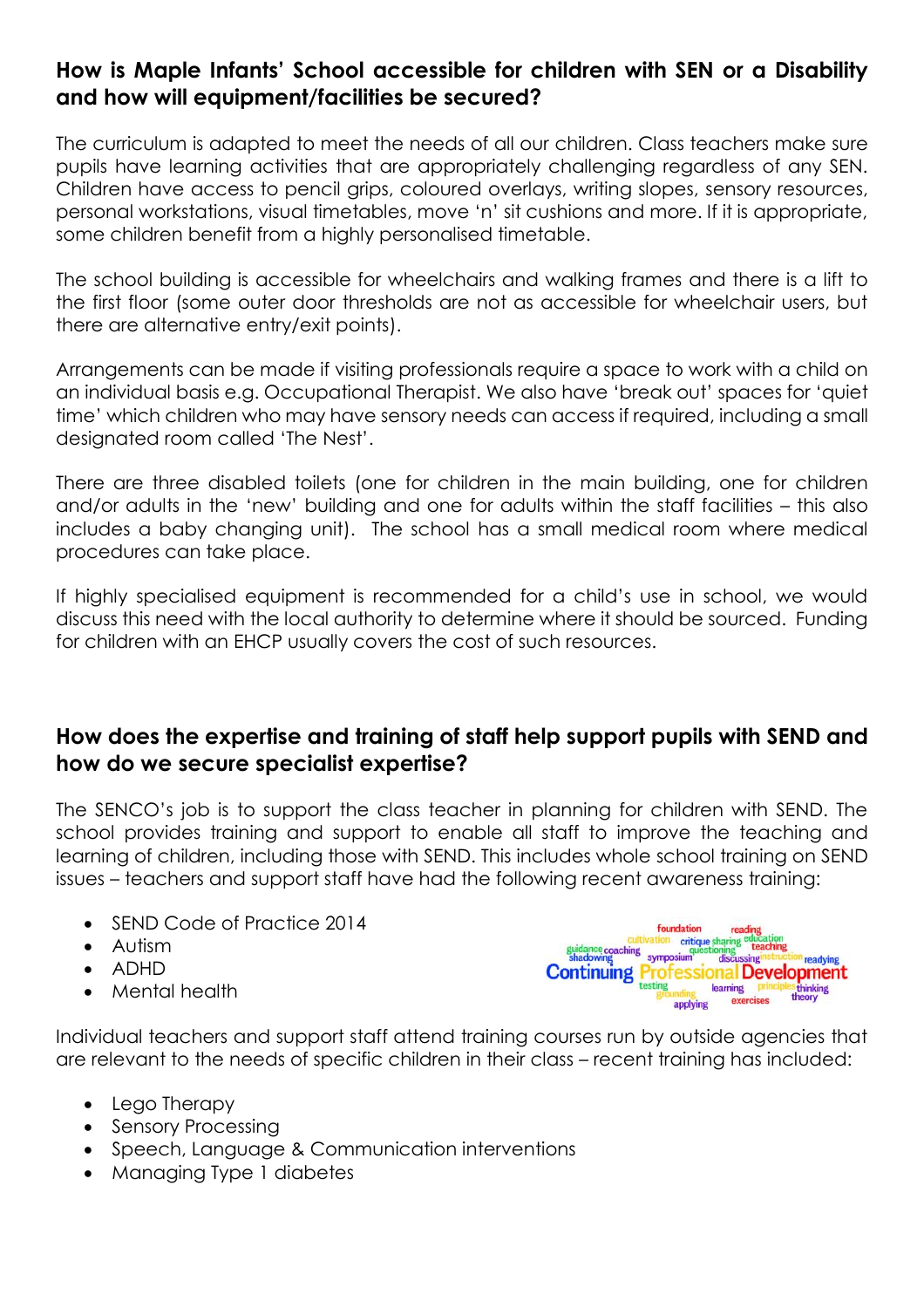## **How does the school involve other agencies, including health and social services, local authority support services and voluntary organisations, in meeting the needs of pupils with SEND?**

As a school, we liaise with a variety of agencies who can help to provide specialist support to both parents and children following a referral. We have a service level agreement with AfC Educational Psychology Service and a premium level membership to SPARK (the School Performance Alliance Richmond and Kingston). The school has membership to NASEN. The class teachers or SENCO are willing to discuss the support available to your children if it is appropriate.

These partnership services may include:

| <b>Educational Psychology</b>    | <b>Speech and Language Therapy</b> | Physiotherapy       |
|----------------------------------|------------------------------------|---------------------|
| <b>Occupational Therapy</b>      | <b>Hearing Impaired Support</b>    | <b>School Nurse</b> |
| <b>Visual Impairment Support</b> | <b>Disabled Children's Service</b> | <b>CAMHS</b>        |
| <b>Behaviour Support</b>         | <b>Children's Services</b>         | <b>Moor Lane</b>    |
| <b>Saying Goodbye Project</b>    |                                    |                     |

## **How are children with SEND enabled to engage in activities available with children who do not have SEND?**

Children with SEND are involved in all activities in our school. All activities are open to any pupil who wishes to take part. After school clubs are run by outside providers – we would encourage you to talk to the provider directly regarding your child's particular needs to ensure they can also make reasonable adjustments for their full participation.

When planning off-site visits or activities, an individual risk assessment may be completed to consider how a child's needs can be met.

## **How are pupils supported in their emotional and social development?**

We recognise that some children have additional emotional and social needs that need to be understood, supported and nurtured. These needs can show themselves in a number of ways, including anxiousness, behavioural difficulties and being uncommunicative. We encourage all children to be an active participant within the school day and we model the appropriate social skills, behaviour and learning skills with which to do this. Children have access to a wide range of activities and games during lunchtimes/playtimes. These activities are changed regularly and staff encourage participation, communication, positive play and positive friendships.

All classes follow a structured PSHE (Personal, Social, Health end Economic education) curriculum to support this development. However, for those children who find aspects of this difficult, we sometimes offer lunchtime and playtime support groups that helps promote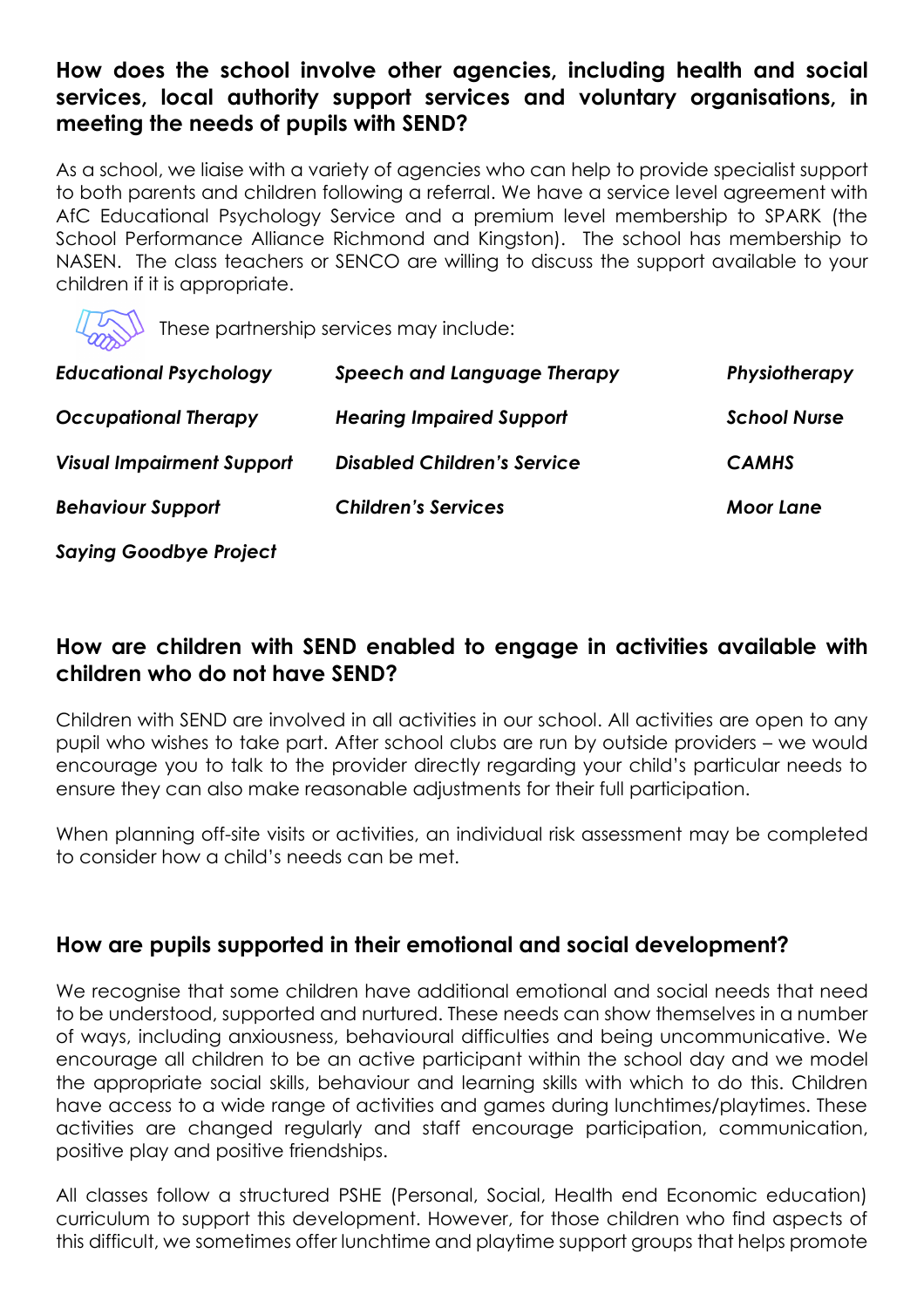building relationships and social skills through planned activities and group work e.g. Lego Club.

If your child still needs extra support, with your permission, the SENCO will access further support through relevant agencies as previously outlined.

We have a Positive Behaviour Policy and Anti-Bullying Policy which further outline how emotional and social development are supported.

## **Where can I find more information?**

There are a wide variety of sources of information for parents available online. This includes the 'local offer' for Kingston, which will give you a great deal of information regarding the services available locally. (Click on links below)

[Maple Infants' School Website](http://www.mapleinfants.co.uk/) [The AfC Local Offer Website](https://kr.afcinfo.org.uk/local_offer) [The Department for Education guide to Special Educational Needs & Disability for Parents](https://www.gov.uk/government/publications/send-guide-for-parents-and-carers)

In addition, information can be sourced from KIDS Richmond and Kingston SEND Information, Advice and Support Service (SENDIASS).

The Richmond-Kingston SEND Information, Advice and Support Service, managed by the national charity Kids, provides free, impartial, confidential advice and support on SENrelated issues to parents/carers and young people from the age of 16 -25. They can be contacted on 020 8831 6179; email [Richmondkingston@kids.org.uk;](mailto:Richmondkingston@kids.org.uk) website <https://www.kids.org.uk/richmond-and-kingston-sendiass>

You can find out more about SENDIASS by clicking [here.](https://kr.afcinfo.org.uk/pages/local-offer/information-and-advice/information-advice-and-support-ias)

Kingston also has a Parent Carer Forum - Kingston PCF is made up of local parents and carers who work to ensure children with special educational needs and disabilities and their needs are heard and understood by local services and decision makers. Part of a national network we try to ensure by feeding in the experiences and needs of Kingston parents and carers who have children with additional needs and disabilities, better, more relevant and responsive services will follow. As local SEND parents ourselves, we bring a wealth of different experiences of helping our own children and young people through life.



They can be contacted on 07930 212743; email [kingstonpcf@gmail.com;](mailto:kingstonpcf@gmail.com) website <https://kingstonpcf.co.uk/> and Facebook [www.facebook.com/RBKSENDPCF.](http://www.facebook.com/RBKSENDPCF)